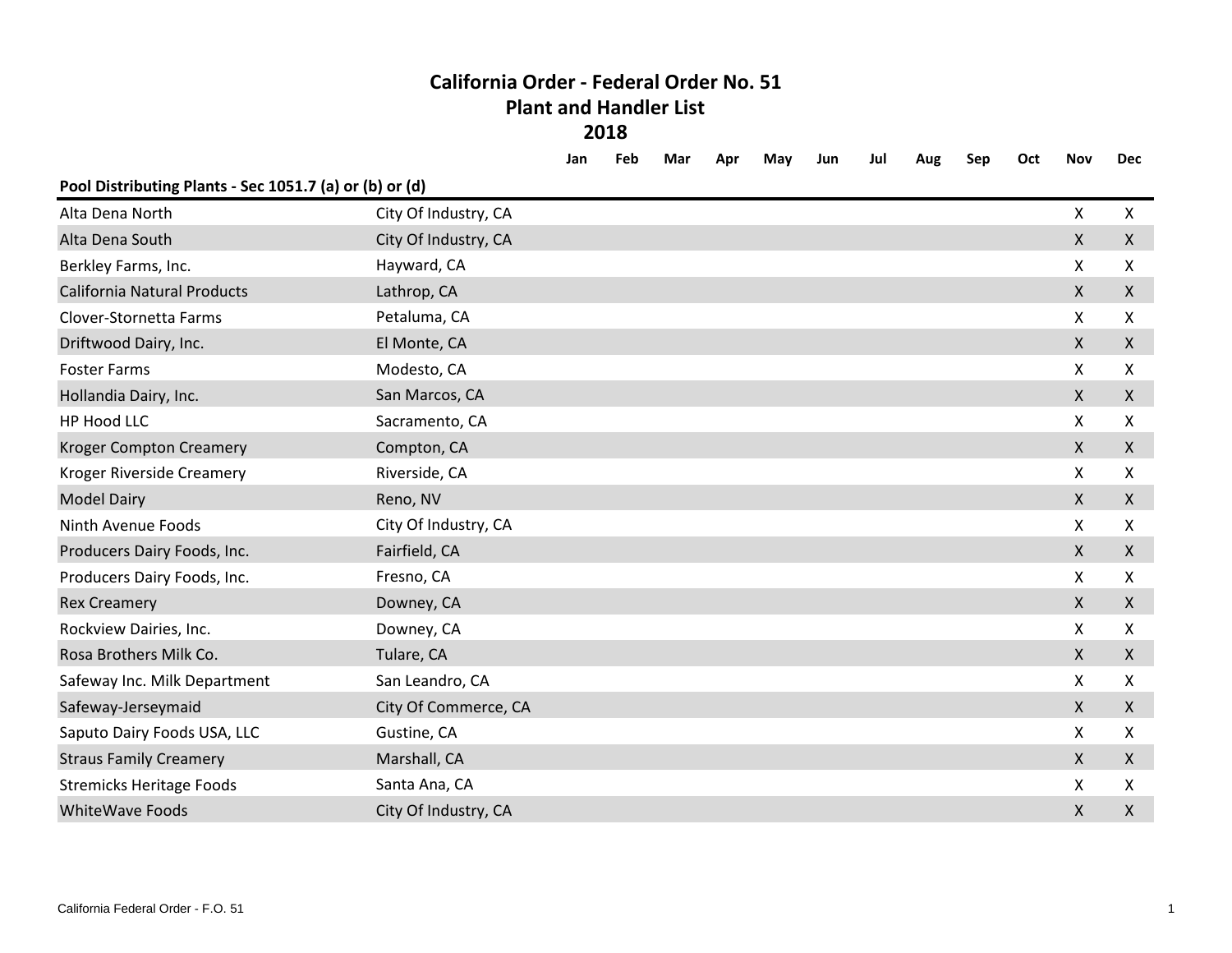|                                                              |                    | Jan | Feb | Mar | Apr | May | Jun | Jul | Aug | Sep | Oct | <b>Nov</b>       | <b>Dec</b>   |
|--------------------------------------------------------------|--------------------|-----|-----|-----|-----|-----|-----|-----|-----|-----|-----|------------------|--------------|
| Pool Supply Plants - Sec 1051.7 (c) or (e)                   |                    |     |     |     |     |     |     |     |     |     |     |                  |              |
| Gallo Cattle Co.                                             | Atwater, CA        |     |     |     |     |     |     |     |     |     |     |                  | $\mathsf{X}$ |
| Hilmar Cheese Co.                                            | Turlock, CA        |     |     |     |     |     |     |     |     |     |     | $\mathsf{X}$     |              |
| Nestle Food Co.                                              | Modesto, CA        |     |     |     |     |     |     |     |     |     |     | X                |              |
| Saputo Cheese USA Inc.                                       | Newman, CA         |     |     |     |     |     |     |     |     |     |     | $\boldsymbol{X}$ | $\mathsf{X}$ |
| Cooperatives Qualifying as Pool Handlers - Sec 1000.9(c)     |                    |     |     |     |     |     |     |     |     |     |     |                  |              |
| California Dairies, Inc.                                     | Visalia, CA        |     |     |     |     |     |     |     |     |     |     | $\mathsf{X}$     | X            |
| <b>CROPP Coop</b>                                            | LaFarge, WI        |     |     |     |     |     |     |     |     |     |     | $\mathsf{X}$     | $\mathsf{X}$ |
| Dairy Farmers of America, Inc.                               | Corona, CA         |     |     |     |     |     |     |     |     |     |     | X                | X            |
| Legacy Milk Cooperative                                      | Turlock, CA        |     |     |     |     |     |     |     |     |     |     | $\mathsf{X}$     | $\mathsf{X}$ |
| Northwest Dairy Association                                  | Seattle, WA        |     |     |     |     |     |     |     |     |     |     | X                | X            |
| <b>Organic Family Farms</b>                                  | Santa Fe, NM       |     |     |     |     |     |     |     |     |     |     | $\mathsf{X}$     |              |
| Pacific Gold Milk Producers, Inc.                            | Ripon, CA          |     |     |     |     |     |     |     |     |     |     | X                | X            |
| The Dairy Group, Inc.                                        | Chino, CA          |     |     |     |     |     |     |     |     |     |     | $\mathsf{X}$     | $\mathsf{X}$ |
| United Dairymen of Arizona                                   | Tempe, AZ          |     |     |     |     |     |     |     |     |     |     | X                | X            |
| Western Milk Producers Association, Inc.                     | Atwater, CA        |     |     |     |     |     |     |     |     |     |     | $\mathsf{X}$     |              |
| <b>Partially Regulated Distributing Plants - Sec 1000.76</b> |                    |     |     |     |     |     |     |     |     |     |     |                  |              |
| Anderson Dairy, Inc.                                         | Las Vegas, NV      |     |     |     |     |     |     |     |     |     |     | $\mathsf{X}$     | $\mathsf{X}$ |
| Darigold, Inc.                                               | Boise, ID          |     |     |     |     |     |     |     |     |     |     | $\mathsf{X}$     |              |
| Farmdale Creamery, Inc.                                      | San Bernardino, CA |     |     |     |     |     |     |     |     |     |     | X                | $\mathsf{X}$ |
| Gossner Foods, Inc.                                          | Logan, UT          |     |     |     |     |     |     |     |     |     |     | $\mathsf{X}$     | $\mathsf{X}$ |
| <b>Scott Brothers Dairy</b>                                  | Chino, CA          |     |     |     |     |     |     |     |     |     |     | X                | X            |
| <b>WhiteWave Foods</b>                                       | Mount Crawford, VA |     |     |     |     |     |     |     |     |     |     | X                | X            |

Organic Pastures Dairy **Example 20** Section CA Contract Contract Contract Contract Contract Contract Contract Contract Contract Contract Contract Contract Contract Contract Contract Contract Contract Contract Contract Cont

Salt Lake City, UT X

## California Federal Order - F.O. 51 2

WWF Operating Company

**Producer Handler Plants - Sec 1051.10**